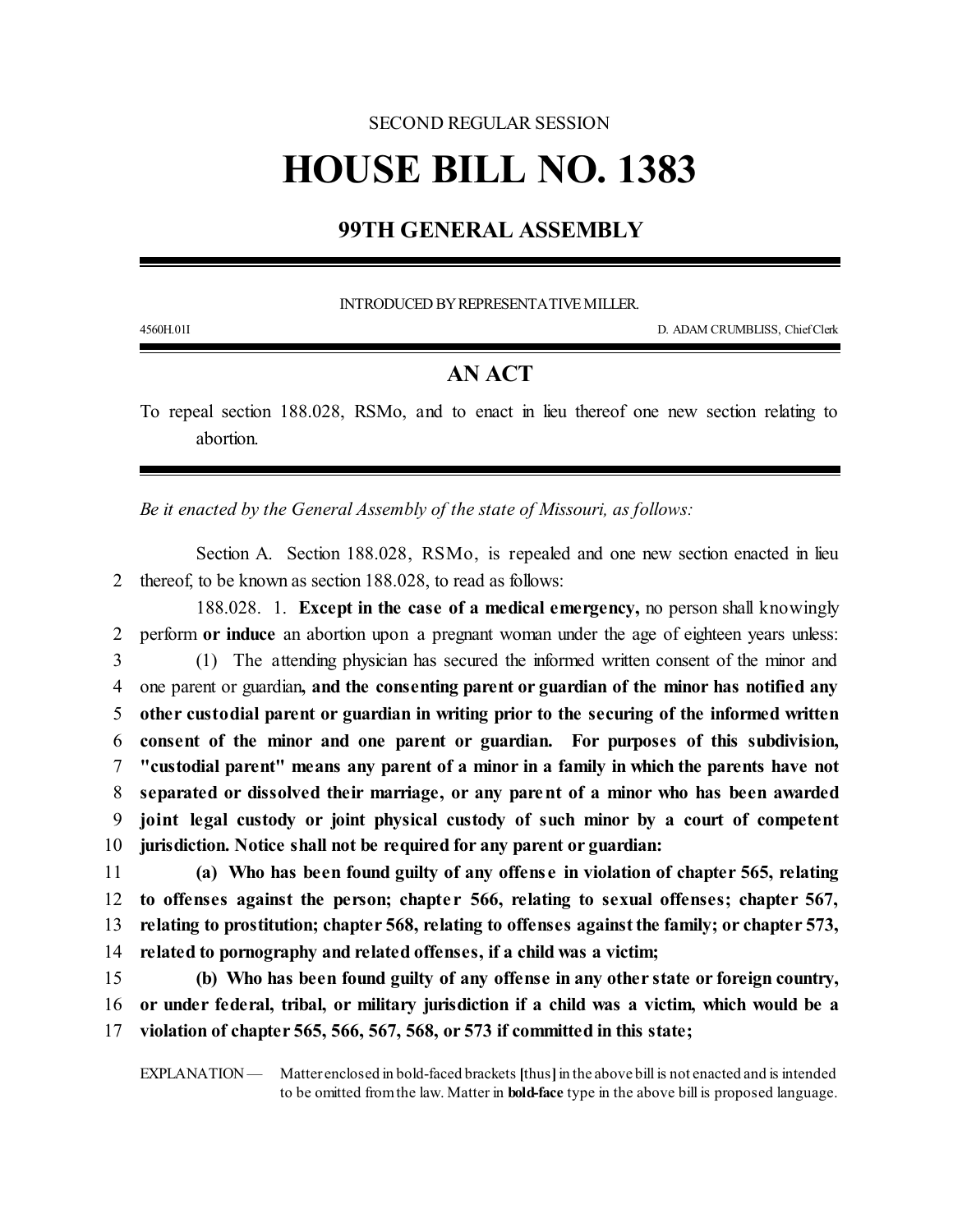## HB 1383 2

**(c) Who is listed on the sexual offender registry under sections 589.400 to 589.425;**

- **(d) Against whom an order of protection has been issued, including a foreign order of protection given full faith and credit in this state under section 455.067;**
- 

 **(e) Whose custodial, parental, or guardianship rights have been terminated by a court of competent jurisdiction; or**

 **(f) Whose whereabouts are unknown after reasonable inquiry, who is a fugitive from justice, who is habitually in an intoxicated or drugged condition, or who has been declared mentally incompetent or incapacitated by a court of competent jurisdiction**; **[**or**]**

 (2) The minor is emancipated and the attending physician has received the informed written consent of the minor; **[**or**]**

 (3) The minor has been granted the right to self-consent to the abortion by court order pursuant to subsection 2 of this section, and the attending physician has received the informed written consent of the minor; or

 (4) The minor has been granted consent to the abortion by court order, and the court has given its informed written consent in accordance with subsection 2 of this section, and the minor is having the abortion willingly, in compliance with subsection 3 of this section.

 2. The right of a minor to self-consent to an abortion under subdivision (3) of subsection 1 of this section or court consent under subdivision (4) of subsection 1 of this section may be granted by a court pursuant to the following procedures:

 (1) The minor or next friend shall make an application to the juvenile court which shall assist the minor or next friend in preparing the petition and notices required pursuant to this section. The minor or the next friend of the minor shall thereafter file a petition setting forth the initials of the minor; the age of the minor; the names and addresses of each parent, guardian, or, if the minor's parents are deceased and no guardian has been appointed, any other person standing in loco parentis of the minor; that the minor has been fully informed of the risks and consequences of the abortion; that the minor is of sound mind and has sufficient intellectual capacity to consent to the abortion; that, if the court does not grant the minor majority rights for the purpose of consent to the abortion, the court should find that the abortion is in the best interest of the minor and give judicial consent to the abortion; that the court should appoint a guardian ad litem of the child; and if the minor does not have private counsel, that the court should appoint counsel. The petition shall be signed by the minor or the next friend;

 (2) A hearing on the merits of the petition, to be held on the record, shall be held as soon as possible within five days of the filing of the petition. If any party is unable to afford counsel, the court shall appoint counsel at least twenty-four hours before the time of the hearing. At the hearing, the court shall hear evidence relating to the emotional development, maturity, intellect and understanding of the minor; the nature, possible consequences, and alternatives to the